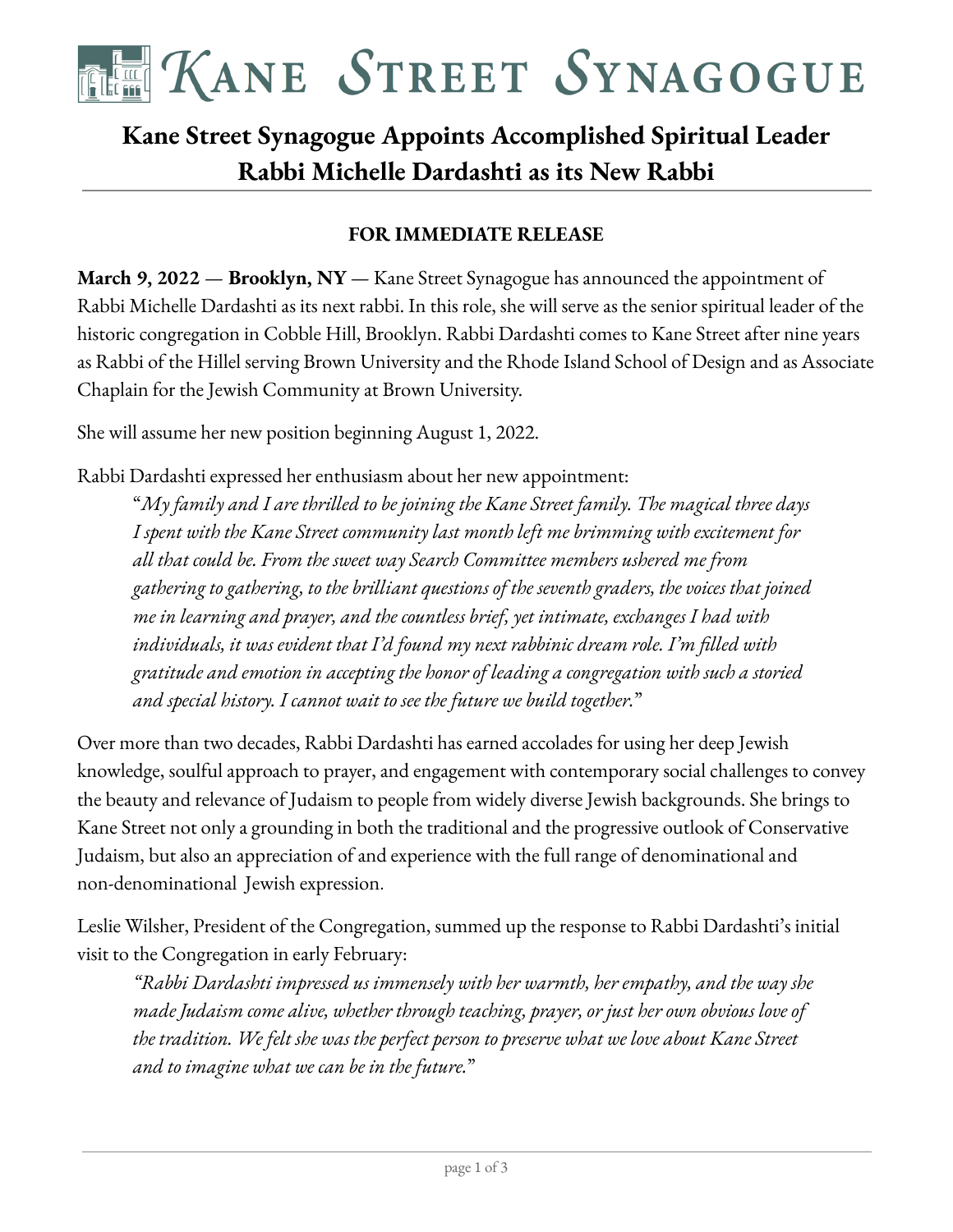## **About Rabbi Michelle Dardashti**

**Rabbi Michelle Dardashti** serves as Associate University Chaplain for the Jewish Community at Brown University and as Rabbi at Brown RISD Hillel. The daughter of an American folk singer and teacher, and an Iranian-born cantor, Rabbi Dardashti was raised on a brand of Judaism that is multicultural, meta-denominational, musical and global. She became a rabbi to share the gifts her parents' eclectic Judaism afforded her: passion, hope, wonder, gratitude, empathy, responsibility and joy.

Rabbi Dardashti worked to nurture Jewish life at Brown and RISD through teaching, leading (and supporting students in leading) services, and creating alternative platforms for spiritual engagement; and she represented Judaism at Brown University events and multifaith programs. She also launched a number of initiatives that critically explore allyship, antisemitism, activism, peoplehood, and the American Jewish relationship to Israel. Among her signature programs are the [Narrow](https://www.brown.edu/campus-life/spiritual-life/chaplains/programs-projects-and-events/narrow-bridge-project) Bridge [Project](https://www.brown.edu/campus-life/spiritual-life/chaplains/programs-projects-and-events/narrow-bridge-project) and [Fellowship](https://www.lovethyneighborguidebook.com/the-narrow-bridge-project#:~:text=The%20Narrow%20Bridge%20Fellowship), recently [covered](https://www.jta.org/2021/12/21/opinion/what-happened-when-jewish-students-at-brown-university-stopped-fighting-about-israel-and-started-listening-to-each-other) by JTA.

She received a Campus Life Staff Excellence Award from Brown University in 2020 and, during her tenure, Brown RISD Hillel was recognized by Hillel International with both the "Best Place to Work" and "Outstanding Campus" awards.

Rabbi Dardashti was ordained and received an MA in Jewish Education from the Jewish Theological Seminary, where she was a Neubauer Fellow. During her time at JTS, she was trained in Congregation Based Community Organizing through JOIN for Justice and in Clinical Pastoral Education at Bellevue Hospital; she was an educator for Interfaith Community and Director of Youth and Family Education at Congregation Shaare Zedek. She came to Brown in 2013 after serving as the Marshall T. Meyer Fellow at Congregation B'nai Jeshurun in Manhattan and Director of Community Engagement at Temple Beth El in Stamford, CT.

Her writings have appeared in *Sh'ma [Journal](https://forward.com/shma-now/havdil/372309/redeeming-particularity/)*, *Jewschool* and *Siddur Lev Shalem* (2016), and in three recent books, *One Nation, Indivisible: Seeking Liberty and Justice from the Pulpit to the Streets* (2019), *Chaver Up: Allyship Through A Modern Jewish Lens* (2021) and *Jewish Theological Grace: Drashot In Honor of Chancellor Arnold M. Eisen* (2022, forthcoming). She is currently a [Pedagogies](https://ieje.org/pedagogies-of-wellbeing-research-fellowship/#:~:text=The%20Pedagogies%20of%20Wellness%20Research%20Fellowship%20seeks%20to%3A&text=Expand%20the%20range%20of%20Jewish,you%20in%20the%20creation%20process.) of Wellbeing <u>[Research](https://ieje.org/pedagogies-of-wellbeing-research-fellowship/#:~:text=The%20Pedagogies%20of%20Wellness%20Research%20Fellowship%20seeks%20to%3A&text=Expand%20the%20range%20of%20Jewish,you%20in%20the%20creation%20process.) Fellow</u> through  $M^2$ : The Institute for Experiential Jewish Education.

Rabbi Dardashti is married to Nathan Sher, who hails from Sydney, Australia. Together they have three children: Eden (12), Miya (9), and Lavi (6).